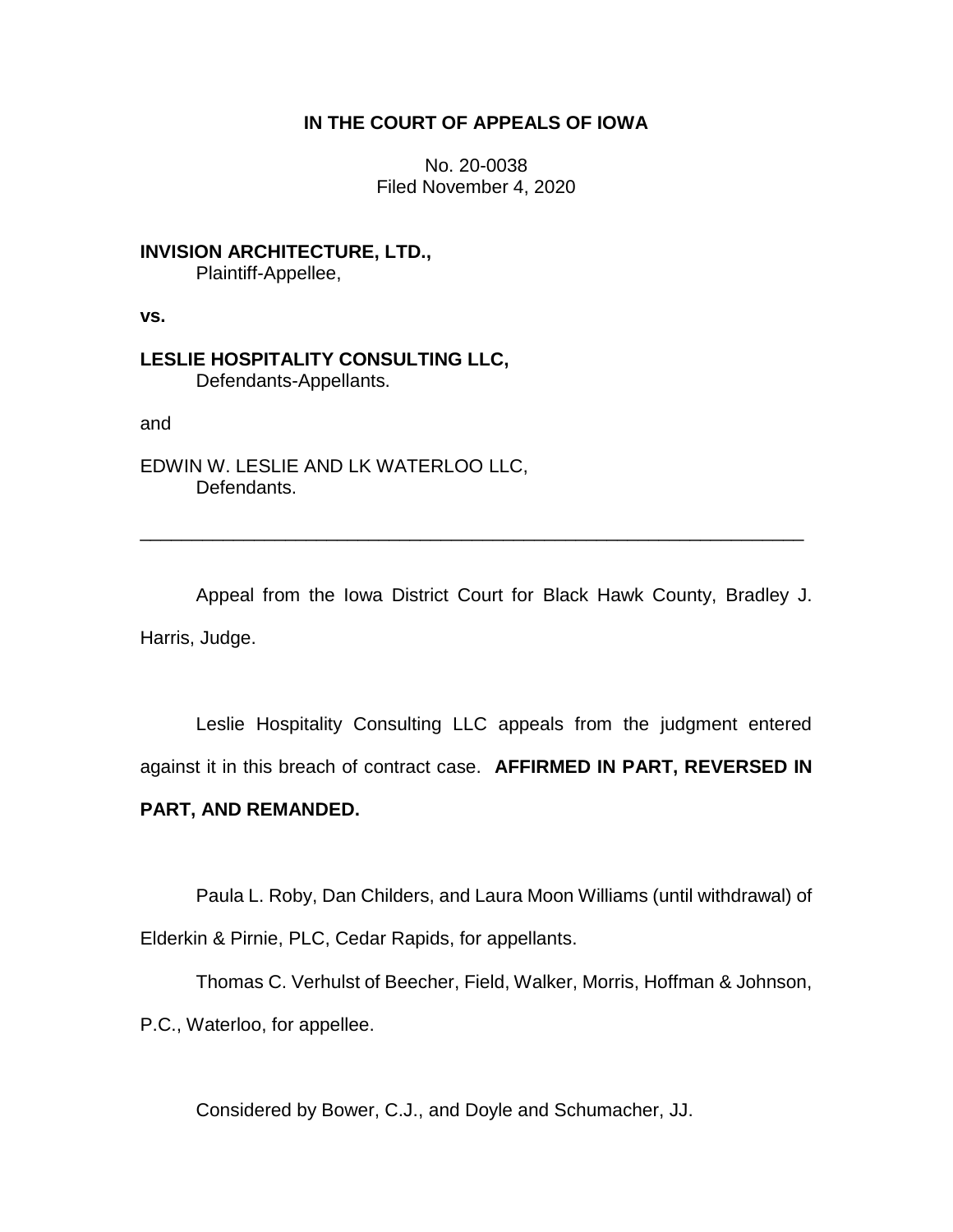**DOYLE, Judge.**

 $\overline{a}$ 

Edwin Leslie of Leslie Hospitality Consulting LLC<sup>1</sup> (Leslie Hospitality) contacted Michael Broshar of Invision Architecture, Ltd. (Invision) seeking design services for redevelopment and renovation of a downtown Waterloo hotel and convention center. After preliminary meetings with Leslie, Invision prepared a contract for services on an hourly basis. Leslie signed the agreement, and Invision then put hundreds of hours of work into the redevelopment and renovation plans. Invision sent monthly invoices to Leslie Hospitality, and after receiving no payments, Invision sued for breach of contract. Defendants<sup>2</sup> answered claiming there was no contract. After a bench trial, the district court determined there was a contract and Leslie Hospitality breached it. The court entered judgment for Invision and against Leslie Hospitality in the amount of \$86,327.50.<sup>3</sup> After reviewing the evidence we affirm in part, reverse in part, and remand for an order reducing the judgment by \$7415.

# **I. Facts and Prior Proceedings.**

Edwin Leslie made a phone call to Invision and spoke with Michael Broshar,

the managing partner. Leslie Hospitality was planning to redevelop and renovate

<sup>1</sup> As the trial court noted, "Defendant Leslie Hospitality Consulting, LLC, was referred to throughout the trial by both parties as Leslie Hospitality Consulting LLC, Leslie Hospitality Company, LLC, and Leslie Hospitality."

<sup>&</sup>lt;sup>2</sup> Named defendants were, Leslie Hospitality Consulting LLC, Edwin W. Leslie, and LK Waterloo, LLC. Apparently LK Waterloo, LLC is the entity that owned the project and contracted with the City of Waterloo and the Ramada Hotel.

 $3$  The district court dismissed the suit against Erwin Leslie individually because there was no proof he acted in his individual capacity. The court also dismissed LK Waterloo, LLC from the suit because it was not mentioned in the contract or any other documents or correspondence and it could not be considered a party to the contract. Invision has not cross-appealed the dismissal of these defendants.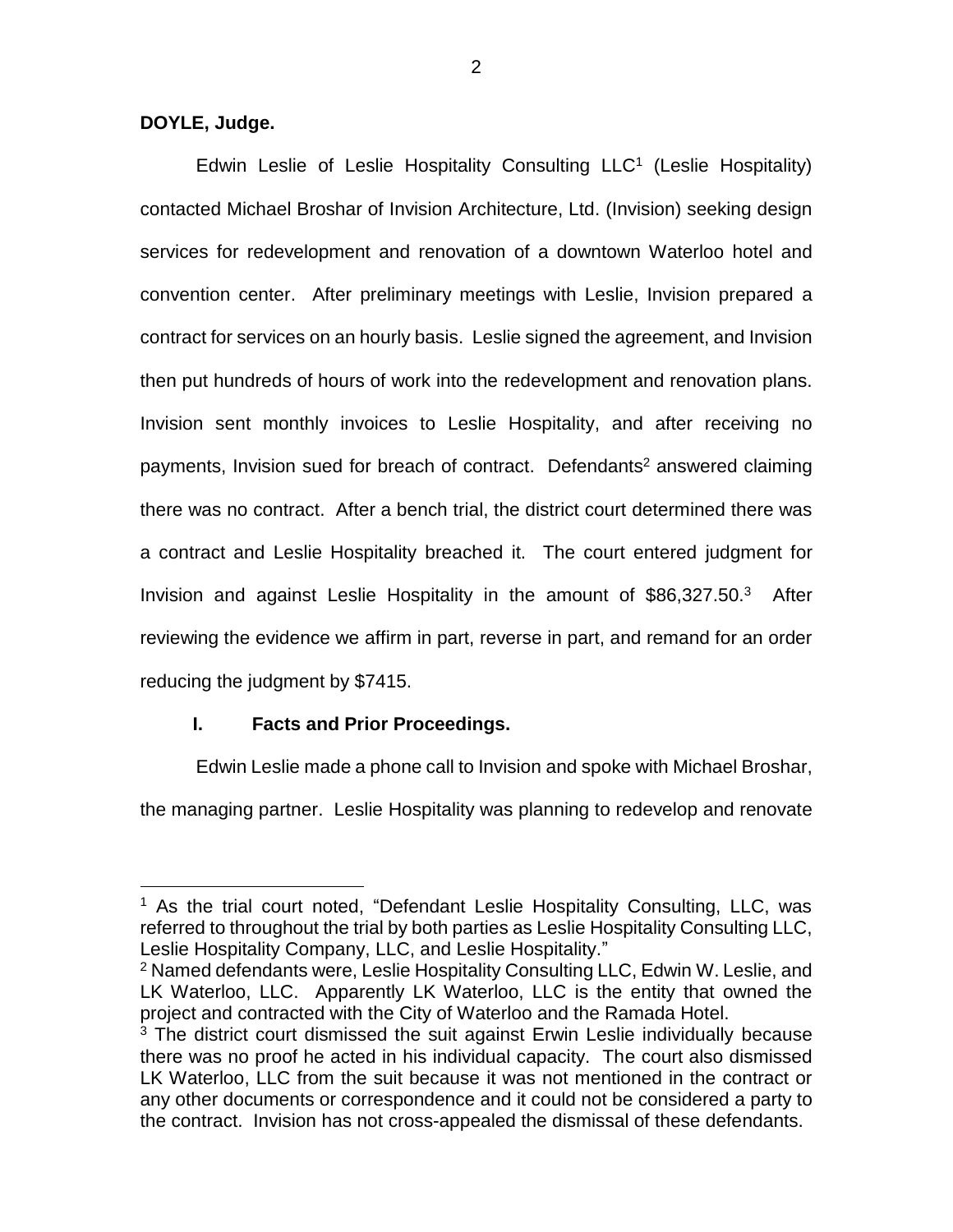a downtown Waterloo hotel and convention center. Invision is a company that provides architecture, planning, and interior design services, mainly for commercial projects. The two agreed to meet at the hotel in August 2017. Broshar testified about their discussions.<sup>4</sup> According to Broshar, Leslie

was interested in concepts for—for both the renovation of the hotel and the convention center, and specifically he did not have a defined plan but he had—he had a general idea of what he wanted to spend, and he needed to be able to understand the scope of the renovation and how it would fit within his budgets.

Invision would develop some design concepts and preliminary cost estimates for that work. Broshar understood that Leslie Hospitality would use the concepts to secure financing and then move ahead with construction following a more complete design phase. Once Leslie Hospitality obtained funding for the project, Invision would: develop design documents that further defined the scope of the work to be accomplished by the contractors, develop construction documents, help procure construction services through a bidding process, and assist in construction administration. After funding was obtained, it was anticipated Leslie Hospitality and Invision would enter into an AIA (American Institute of Architects) contract for this second phase of Invision's work.

Based on the conversation he had with Leslie, Broshar prepared an agreement for services, signed it, attached an hourly rate schedule, and emailed it to Leslie. According to Broshar, the purpose of preparing the agreement "was to have a preliminary agreement for us providing services for him until we could

 $\overline{a}$ 

<sup>4</sup> Edwin Leslie did not testify.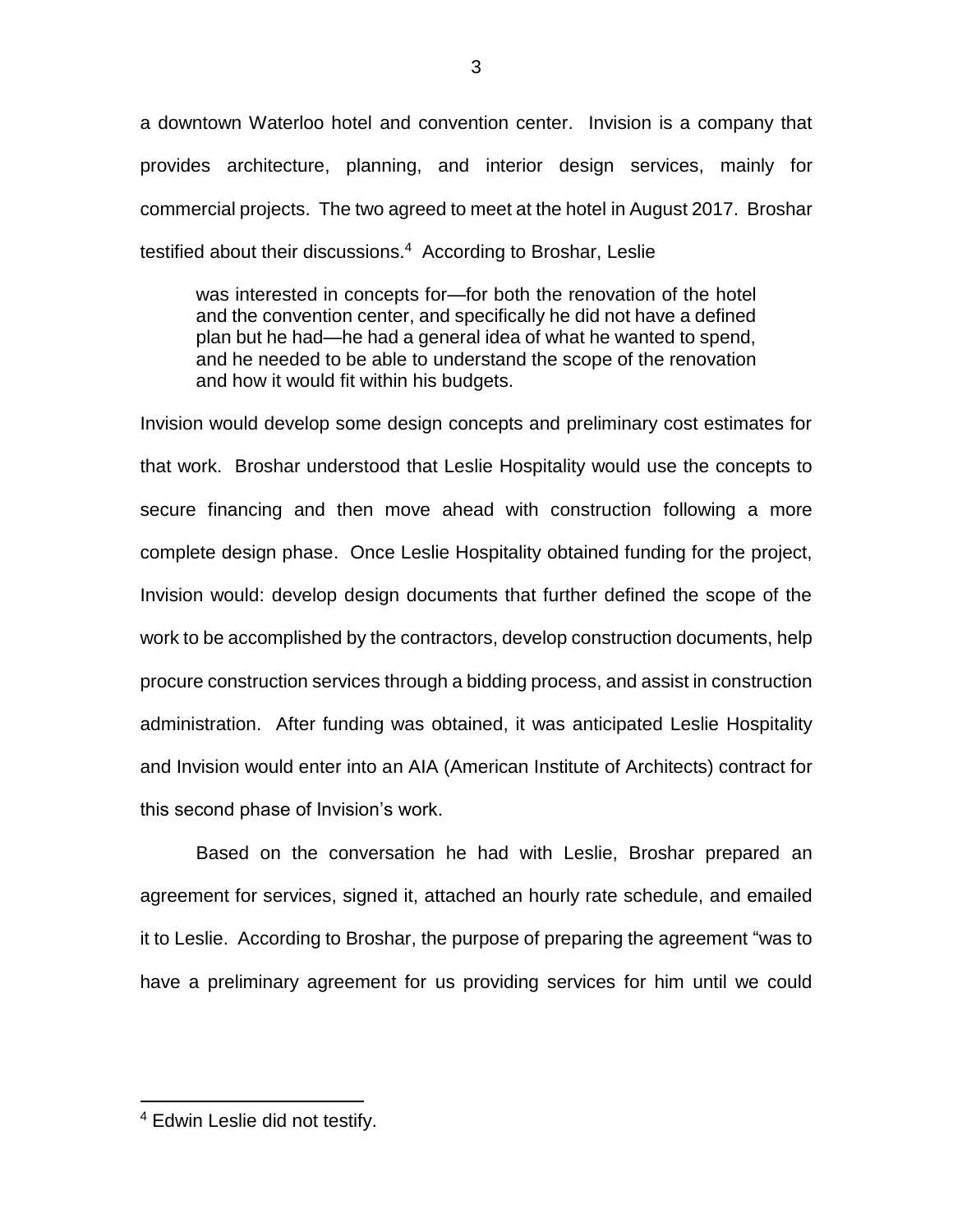define the scope better and develop an AIA standard contract. . . . We were proposing to work on an hourly basis at the rates we identified in the [agreement]."

The parties met again on September 14, 2017, in Omaha. This time, Broshar; Michael Bechtel, a principal of Invision; and Mark Nevenhoven, a partner of Invision, met with Leslie. During that meeting, Broshar presented a hard copy of the agreement to Leslie. Broshar testified Leslie had requested no changes to the terms of the contract before the meeting and Leslie had a hard copy of it at the Omaha meeting. Leslie reviewed the services set forth in the agreement "and agreed that an hourly approach was the best approach given that he had not defined the total scope of the project yet but needed assistance to get documents to closing." Leslie thought the "hourly rates were a little higher than he was used to, but he understood that this was a complicated project." During the meeting, Broshar asked Leslie if he had any questions and Leslie said he did not. Broshar then asked Leslie "Are you ready to sign it?" and he said, "I am." Leslie then signed the agreement in front of the group. The parties then took a break. All of their documents were spread out on the table. At some point they were cleared away. Broshar did not know what happened to the signed document. Bechtel thought it was "[s]imply a matter of it was left on the table when we split up, and I think everyone thought somebody else grabbed it." No one from Invision left the meeting with the signed agreement. No signed agreement was produced at trial.

Bechtel testified that after the meeting Invision provided architectural design services, existing building evaluation of both the hotel and the conference center, and preliminary code services. He also testified that he worked closely with Leslie to create a detailed matrix of FF&E (Furniture, fixtures, and equipment) and OSE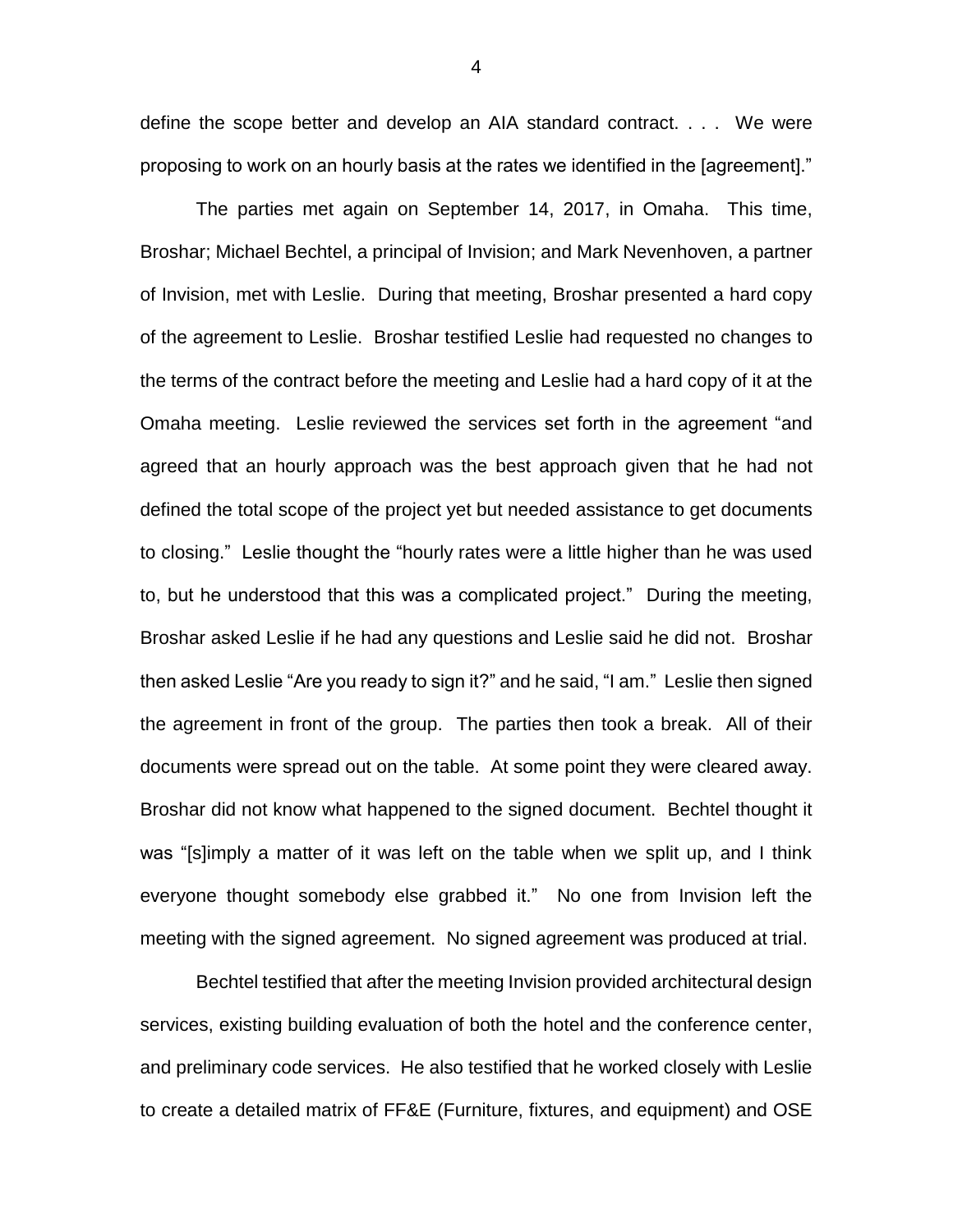(owner-supplied equipment) items. Representatives of Leslie Hospitality and Invision met in September "to align goals, responsibilities, program, and brand requirements," and in December 2017 to "review renovation concepts, provide feedback to the design team, develop project milestones, refine the project budget, and clarify brand standards." During this period of time, various emails and documents were exchanged between the parties. From September through December 2017, Invision sent Leslie Hospitality invoices at the end of each month for work done. At no time while Invision was providing its services did Leslie say they were not authorized or that there was no contract. At no time did Leslie tell Invision not to proceed with its services, nor did Leslie object to the services Invision was performing. Bechtel testified Leslie was pleased with the work Invision had done.

Sometime in December, Bechtel requested payment of the invoices. Leslie responded by email:

#### Mike,

I did get your message today and yesterday. I do know we have some invoices that need to be cleared up. I am meeting with our bankers at the hotel on Friday of this week to review the project/details/updates etc. and will have a definitive plan on when they will fund the invoices and as well begin the next phases of construction etc.

I realize you would like a definitive answer[—]if you need to place all items on hold until these invoices are finalized and we have full funding completed[—]I have no objection!

Bechtel emailed back asking if a portion of the outstanding balance could

be paid before securing funding from the lenders. He also asked if there was any

specific documentation Leslie needed for the banks. Leslie asked for a "progress

set." Bechtel sent the progress set documents to Leslie and again asked, "is there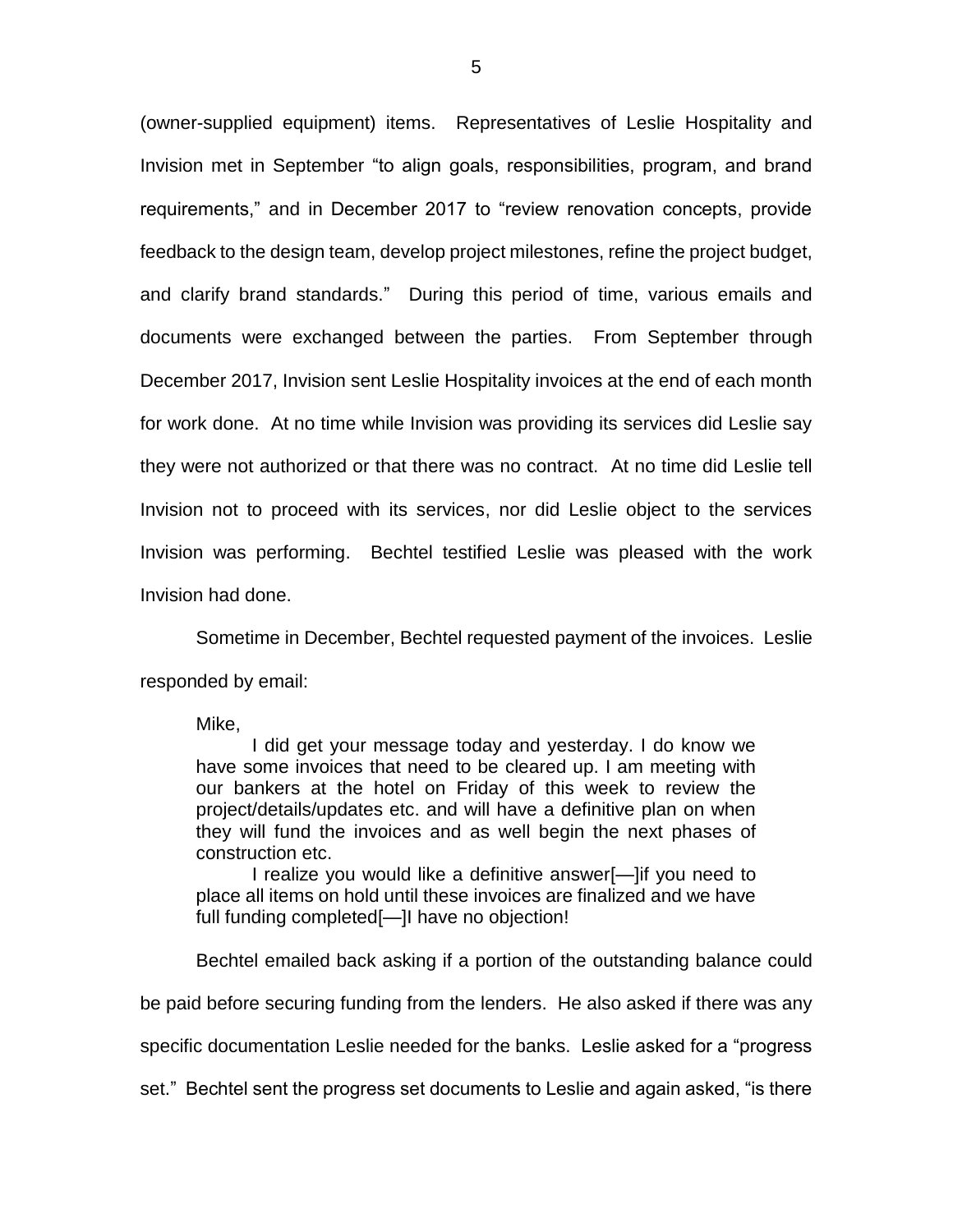a payment value you can offer before the end of the year?" After those email exchanges and still with no payment, Invision stopped their work for Leslie Hospitality. In March 2018, Leslie emailed Bechtel claiming he was moving forward with the project and anticipating an update from a lender, but no payments were made to Invision.

Invision sued for breach of contract to recover the amount owed on the invoices. After a bench trial, defendants moved to dismiss arguing Invision failed to prove a contract, that there was no meeting of the minds, and that Invision failed to show the terms of the alleged contract were sufficiently definite. Unpersuaded,

the district court found:

Although plaintiff was unable to produce a signed copy of the contract, plaintiff did provide an unsigned copy of this contract and uncontested testimony that an identical contract was signed by the parties. Although preliminary in nature, the contract contains sufficient detail to establish the duties and responsibilities of each party.

. . . . Plaintiff performed the work shown in the invoices sent to Leslie Hospitality. Leslie Hospitality, through Edwin Leslie, encouraged further work by plaintiff, provided additional information and assured plaintiff that funding would be forthcoming.

Based upon reasonable inferences drawn from the circumstances surrounding this transaction the court determines that a written contract did exist.

. . . . Pursuant to the terms of this written contract, plaintiff was to perform that work shown on the invoices sent to Leslie Hospitality. Plaintiff did perform the work required by the contract.

Pursuant to the terms of the contract, Leslie Hospitality was to pay plaintiff for the work performed as set forth in the schedule of hourly rates attached to the contract. Leslie Hospitality has failed to make this payment and has breached the contract.

The court entered judgment against Leslie Hospitality for \$86,327.50 plus interest

and costs. Leslie Hospitality now appeals.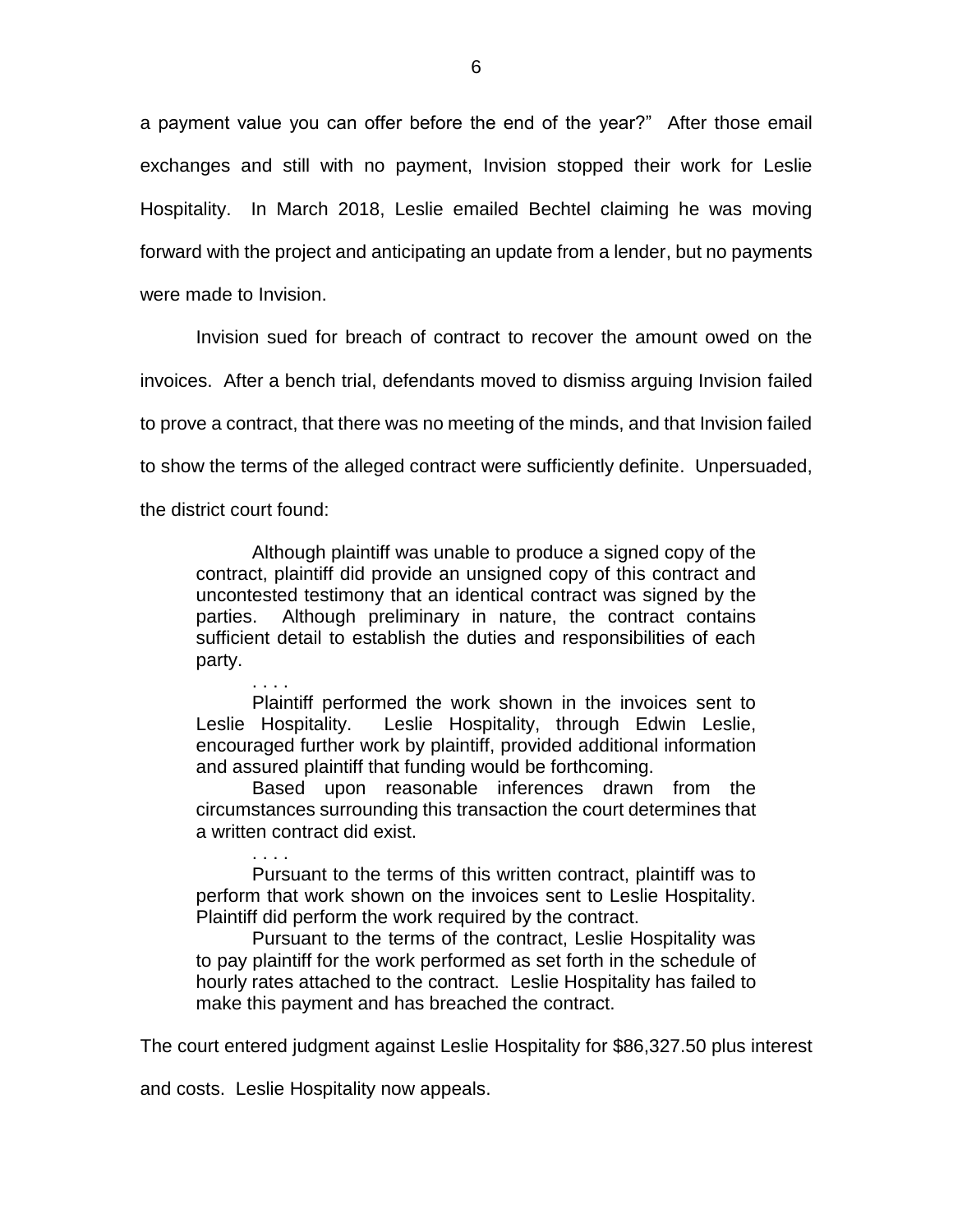## **II. Scope and Standard of Review**

An action for a money judgment based on breach of contract is at law. *Van Sloun v. Agans Bros., Inc*., 778 N.W.2d 174, 179 (Iowa 2010). Our review therefore is for correction of errors at law. Iowa R. App. P. 6.907. If supported by substantial evidence, "[t]he district court's findings of fact have the effect of a special verdict" and are binding on us. *NevadaCare, Inc. v. Dep't of Human Servs*., 783 N.W.2d 459, 465 (Iowa 2010). "We construe the district court's findings broadly and liberally." *Hawkeye Land Co. v. Iowa Power & Light Co*., 497 N.W.2d 480, 483 (Iowa Ct.App.1993). "In case of doubt or ambiguity we construe the findings to uphold, rather than defeat, the district court's judgment." *Id.*

## **III. Analysis**

To prevail on its breach-of-contract claim, Invision must prove: (1) the existence of a contract, (2) the terms and conditions of the contract, (3) Invision performed all the terms and conditions required under the contract, (4) Leslie Hospitality breached the contract in some particular way, and (5) Invision suffered damages as a result of Leslie Hospitality's breach. *Royal Indem. Co. v. Factory Mut. Ins. Co.*, 786 N.W.2d 839, 846 (Iowa 2010).

### **A. Lack of Signed Contract**

Because Invision did not produce a contract signed by Leslie at trial, Leslie Hospitality argues there was insufficient evidence for the district court to find a contract. Leslie Hospitality claims Invision failed to meet its burden to show by clear, satisfactory, and convincing evidence all of the following: (1) the former existence of the document, (2) execution of the document, (3) loss of the document, and (4) the contents of the document. *In re Marriage of Webb*, 426

7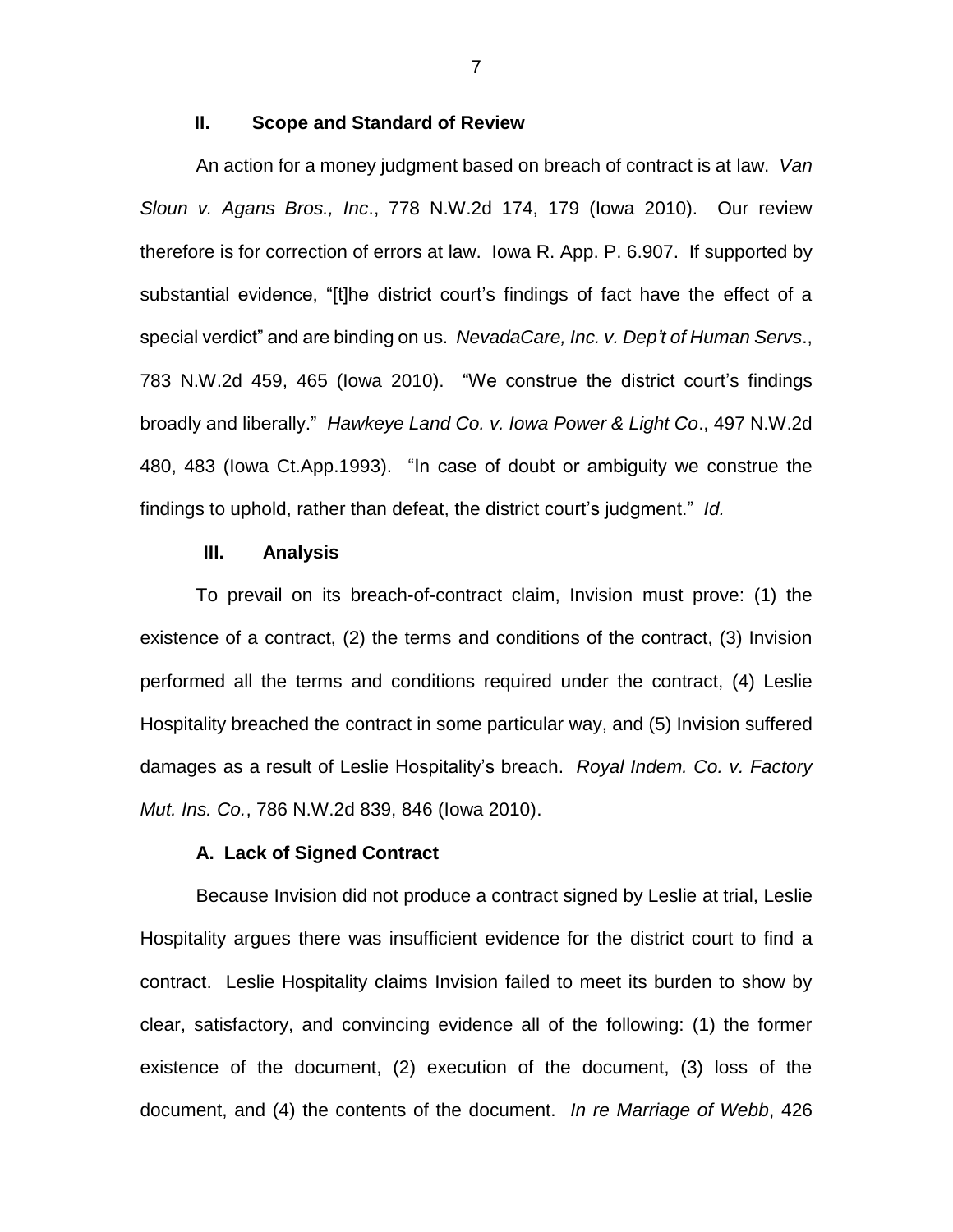N.W.2d 402, 404 (Iowa 1988). When a document is missing, secondary evidence of the missing document's existence, execution, loss, and contents is admissible. *Id*.

Broshar and Bechtel testified that Leslie signed the contract in front of the three Invision representatives. It was left on the table when the parties took a break. When they all returned to the meeting room, all the documents on the table were cleared away at some point, and the Invision representatives picked up their bags and took a tour of some other hotel properties Leslie had rehabilitated. Broshar did not know what happened to the signed document. Bechtel thought it was "[s]imply a matter of it was left on the table when we split up, and I think everyone thought someone else grabbed it." At trial, Invision produced an unsigned copy of the contract and uncontested testimony that it was identical to the copy signed by Leslie. There was no testimony or evidence that Leslie refused to deliver the signed contract to Invision. Like the trial court, we conclude Invision carried its burden to establish the existence of the written contract.

### **B. Acceptance of Offer**

Leslie Hospitality asserts it did not accept Invision's offer because it did not strictly follow the method of acceptance outlined in the contract. See *First Am. Bank v. Urbandale Laser Wash, LLC*, 874 N.W.2d 650, 656 (Iowa Ct. App. 2015) ("[A]cceptance must conform strictly to the offer in all its conditions, without any deviation or condition whatever. Otherwise there is no mutual assent and therefore no contract." (citation omitted)). The contract provided: "If this is acceptable, please sign and return a copy to us." Since Leslie Hospitality did not do these two things, it argues it did not accept the offer. The evidence is undisputed that Leslie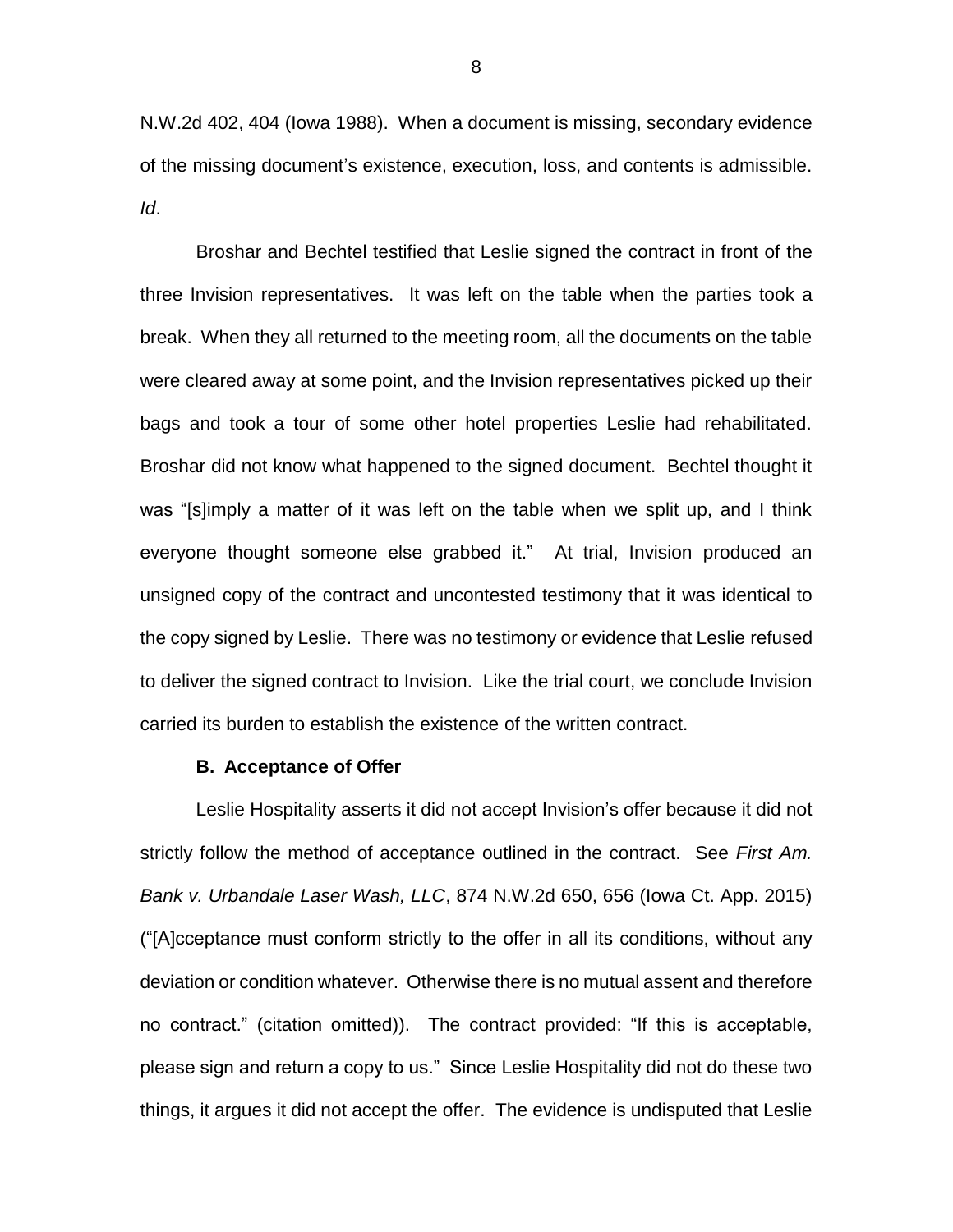signed the contract. There is no evidence that Leslie refused or did not intend to return the signed contract to Invision. Invision representatives mistakenly thought they had in hand a signed copy of the contract when they packed their bags and left the meeting. While it is true the signed contract was not technically delivered to Invision, we will not conflate the unique facts here into a finding that Leslie Hospitality did not accept the offer.

In any event, we find clear and convincing evidence that Leslie Hospitality accepted the offer. The offer was for Invision to provide its services at a predetermined hourly rate to develop a defined documented project concept and schematic design for the hotel and convention center renovations. After the contract was signed, Leslie Hospitality continued to engage in discussions with Invision and accepted all the work that Invision was doing and sometimes provided guidance on the work being done. Leslie Hospitality's actions reflect affirmation of the contract. Invision sent monthly invoices reflecting the hourly rates charged for each specific service performed by each specific employee. Leslie Hospitality did not object or protest. Instead, Leslie acknowledged by email on December 19, 2017, that he knew "we have some invoices that need to be cleared up," and after meeting with his bankers he "will have a definitive plan on when they will fund the invoices and as well begin the next phases of construction." Leslie Hospitality's post-signing actions evidenced acceptance of the offer.

## **C. Sufficiency of Contract Terms**

Leslie Hospitality argues there was no contract because the terms were not definite enough, and therefore there was no meeting of the minds.

9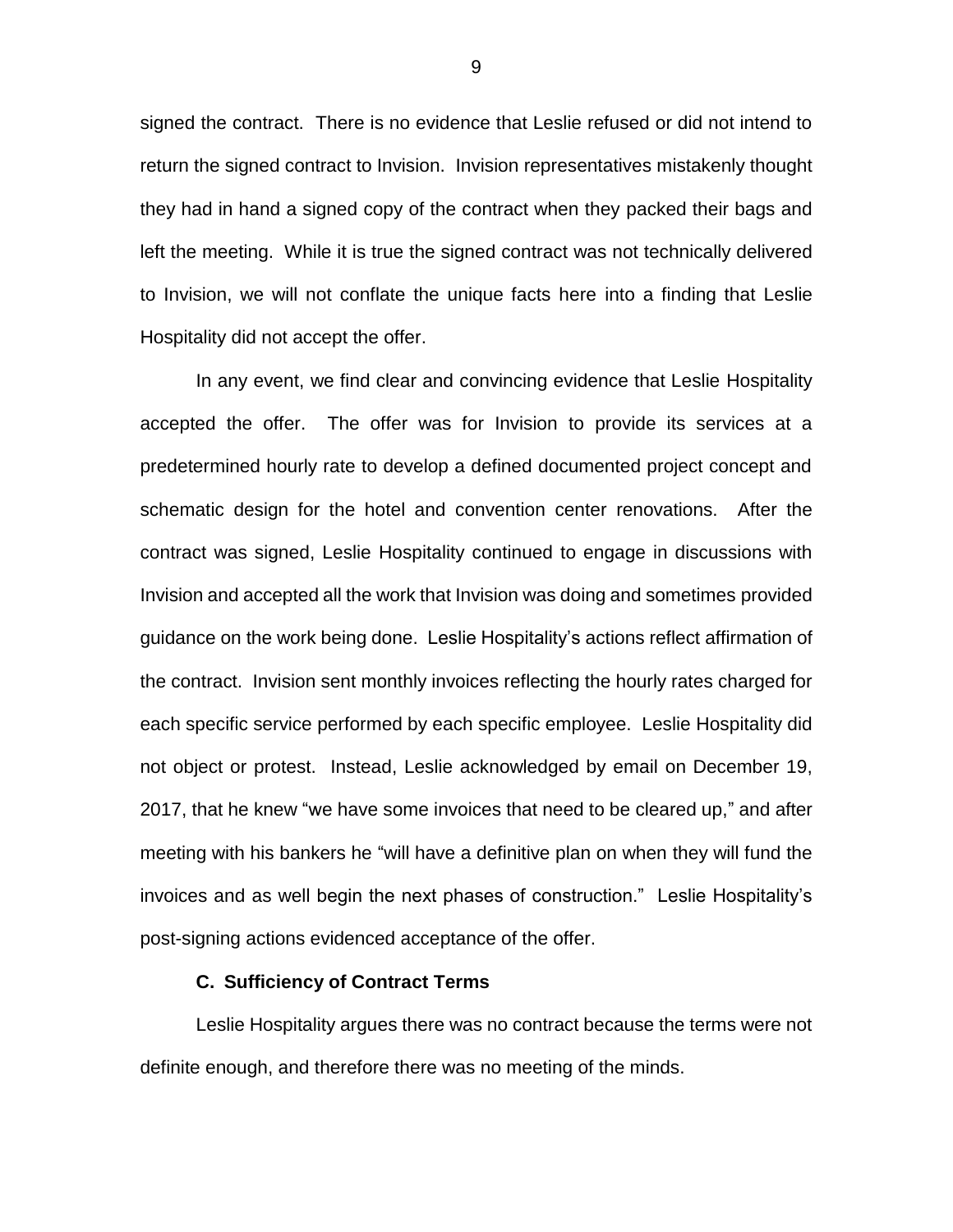For a contract to be valid, the parties must express mutual assent to the terms of the contract. Mutual assent is present when it is clear from the objective evidence that there has been a meeting of the minds. To meet this standard, the contract terms must be definite enough for the court to determine the duty of each party and the conditions of performance.

*Royal Indem.*, 786 N.W.2d at 846 (internal citations omitted).

Broshar drafted the agreement in letter form on Invision letterhead after

Leslie contacted him and requested Invision's services for the hotel and convention

center project, and after the two met at the hotel and discussed the project.

Broshar emailed the agreement and fee schedule to Leslie on September 7, 2017.

It was addressed to Edwin Leslie, CHA and Leslie Hospitality Company, LLC. The

agreement states:

Thank you for the opportunity to work with you on the redevelopment of the hotel and convention center. Following our meetings, we have a general understanding of your goals for the redevelopment of the properties, but hope to gain a stronger idea through our next series of meetings. The general scope of work to be accomplished is listed below. We will work with you to determine what work you would like to engage us to perform.

Hotel:

Redevelopment of the street level of the building, with the exception of the kitchen area. The goals are to redevelop the natatorium as the dining space for the restaurant, maintaining a separate entrance from the street; redevelopment of the current lounge area, meeting rooms and dining space to create an open lobby for registration, live performance, meeting and lounge spaces; converting the existing registration area to a coffee bar with development of adjacent exterior space for seating areas for the coffee bar; redevelopment of the north vestibule and opening walls as possible to create a more open feeling and direct guests to the registration and lobby areas. The budget allocated for construction of the restaurant dining is \$1.5M with \$1.75M for the balance of renovation of the street level.

The upper floors of the hotel will be renovated in phases. Finishes will be updated throughout, and bathrooms will be modified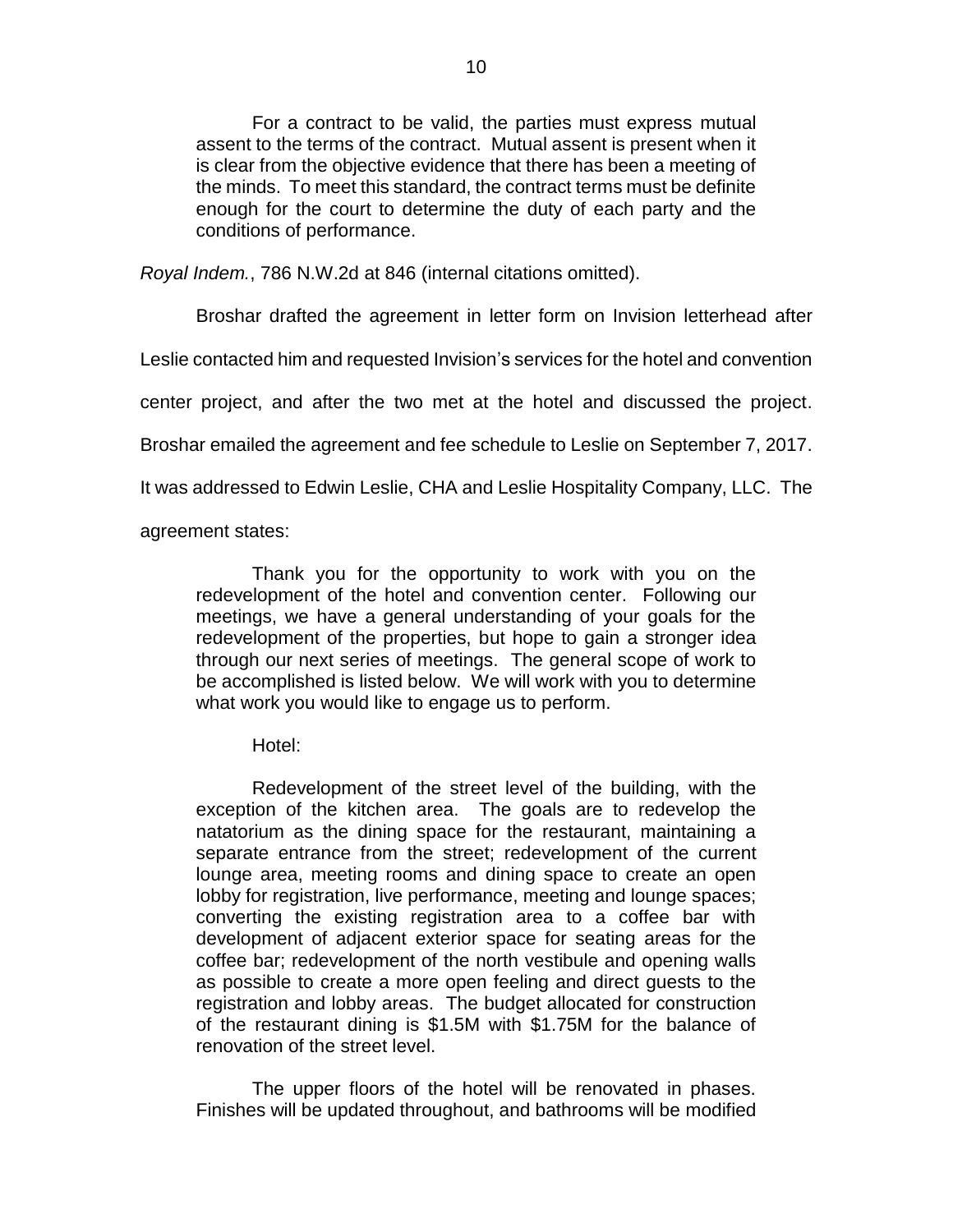to remove bathtubs and install showers, with new plumbing fixtures. PTAC units will be replaced in phases to provide thermostat control in each room.

Exterior work will include replacement of window and louvers, treatment of the brick surfaces (possibly painting) and evaluation and possible replacement of roofs.

We are continuing our search for existing documents to create a base model for development of the project documents.

## Convention Center:

The convention center needs to be evaluated to determine highest priorities for renovation / update / repair. We have previously completed an assessment of the condition of the center, and will provide that for discussion and determination of direction. Exterior repairs and treatment of the open structure with cladding and lighting have been discussed. Interior renovations may include updating of finishes and lighting, opening ceiling areas, reconfiguration of the toilet rooms to increase the fixture count, removal of the octagonal meeting room on the street level, and relocation of the sales offices from the hotel to the convention center.

We have the original documents from the convention center construction, and will use those to develop our base model for improvements.

With our understanding of the general intent in the street level areas of the hotel, we are beginning some plan development sketches of those areas. We would like to meet with you in Omaha, if possible, so that we can see the development in your property there. We are available next Thursday, September 14, if that works for your schedule.

Have you identified further if the work that you would like to accomplish and what you do not want to do in the PIP? We will develop a matrix of FFE and PIP responsibilities that we can use to clarify the work for which you want us to be responsible, and can review when we meet.

Until the project scope and responsibilities are further defined, we propose to work with you on an hourly basis. We are attaching our hourly rate schedule. Services will be invoiced monthly. Once we have better definition, we can provide a lump sum proposal for the defined work, and can execute an Owner/Architect agreement.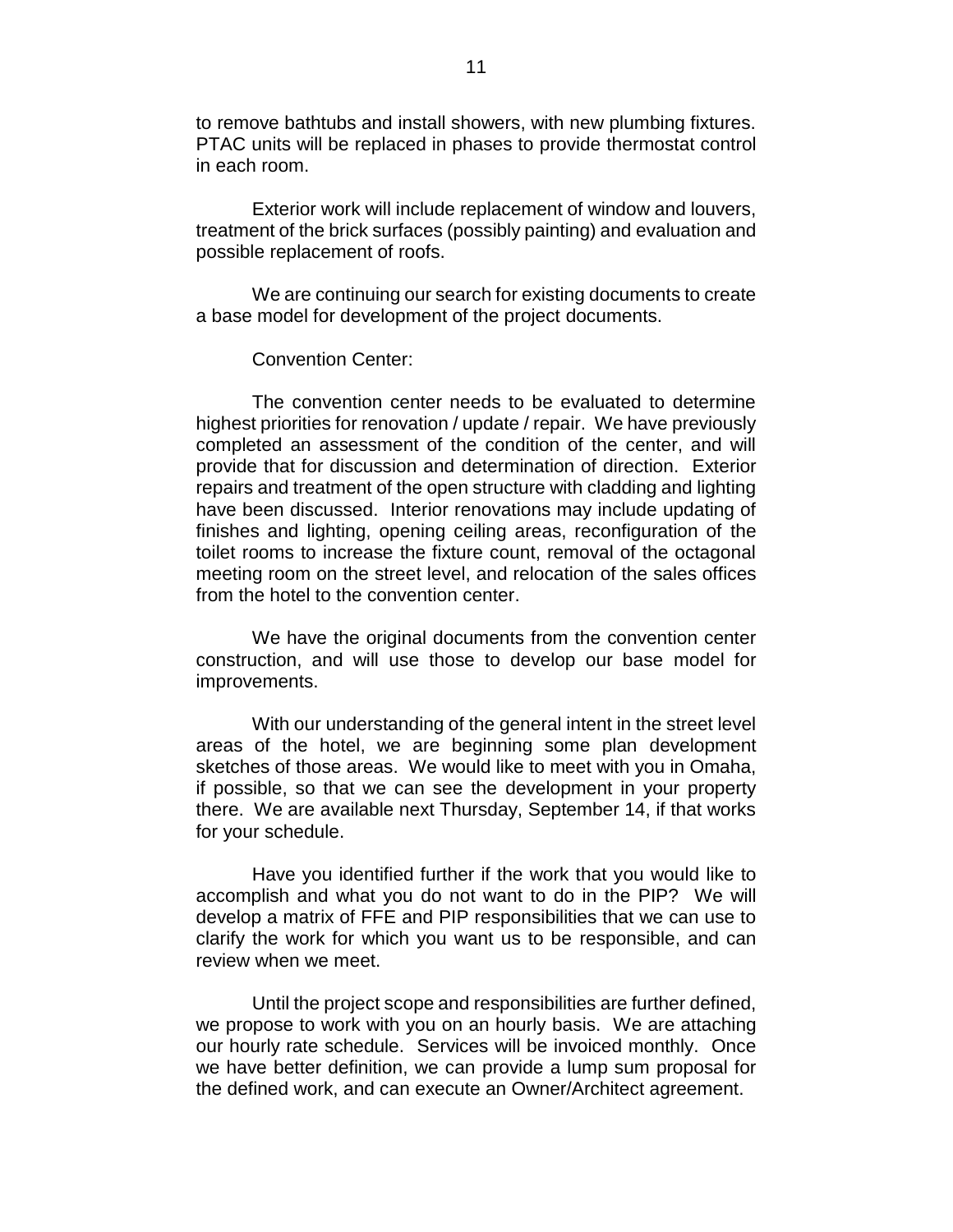We understand your intent will be to use trade contractors for design/build mechanical and electrical work in the hotel. We have worked with Modus Engineering on the assessment of the convention center and propose working with them on mechanical and electrical work in the convention center. We can discuss that further as the project develops.

If this is acceptable, please sign and return a copy to us. Please contact me with any questions or concerns. Thank you again for the opportunity to work with you on this important project for downtown Waterloo.

The letter is signed by "Michael Broshar, FAIA, Partner." It shows "Hourly Billing Rates" as an attachment. Below is a signature line: "Accepted: Date: Date: " A schedule of hourly rates was attached.

The district court found that "Although preliminary in nature, the contract contains sufficient detail to establish the duties and responsibilities of each party." We agree for the following reasons.

Leslie Hospitality suggests the parties are not specified in the contract. It is written on Invision letterhead and signed by Michael Broshar, partner of Invision. The contract was addressed to "Edwin Leslie, CHA" and "Leslie Hospitality Company, LLC." Invoices were directed to Leslie Hospitality. Minutes of meetings between representatives of Invision and Leslie Hospitality show Leslie Hospitality as owner of the project. Emails to Invision are from Edwin Leslie, CHA as President and CEO of Leslie Hospitality. While not a model of clarity, the evidence sufficiently establishes that Leslie Hospitality is a party to the contract.

As to its terms, the contract provides Invision would begin to work on a base model for redevelopment and renovation of the hotel convention center complex. It was to search for and use existing documents to begin that process. Invision was to evaluate the convention center to determine highest priorities for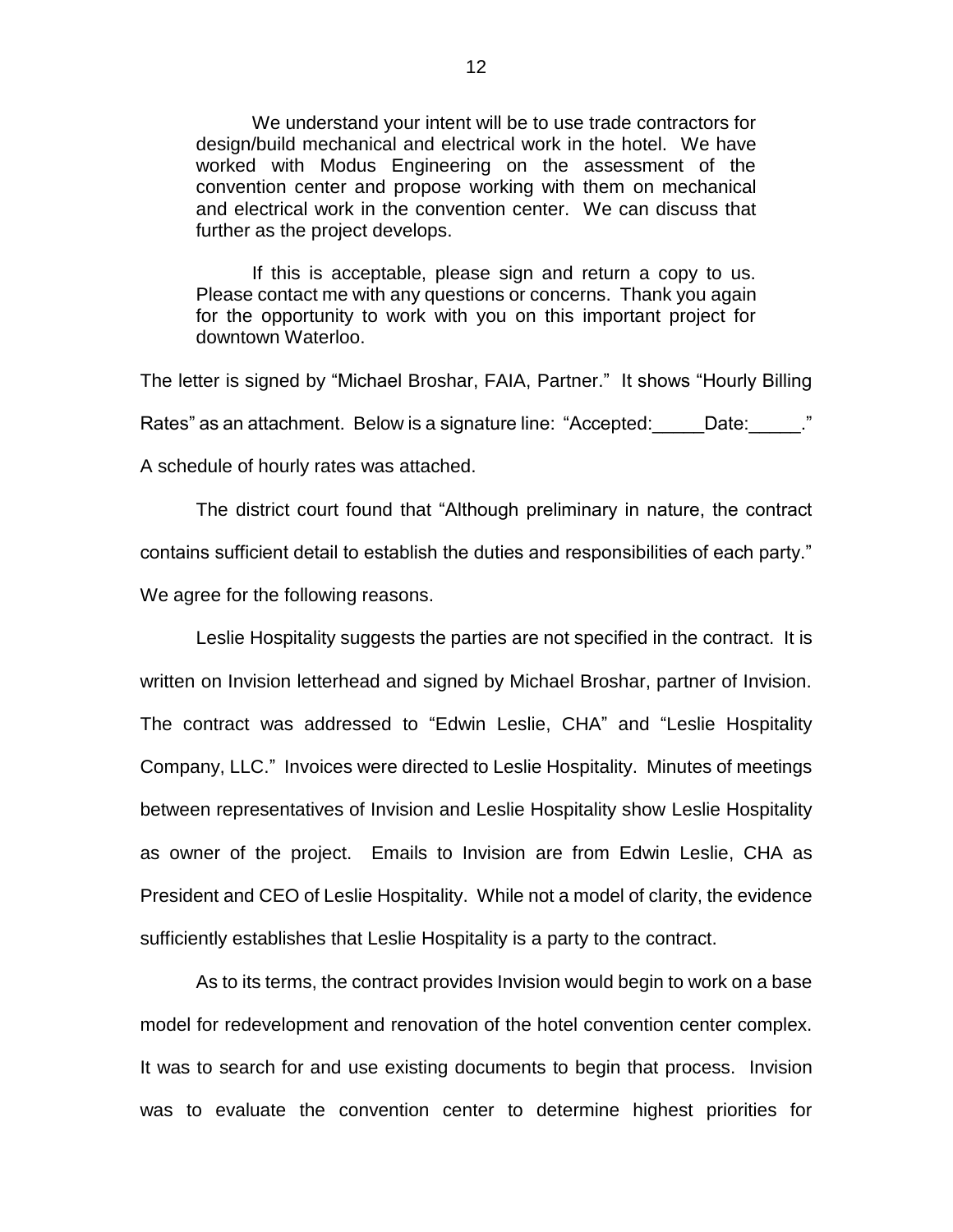renovation. Invision had begun to plan development sketches of the street level areas of the hotel. Invision was to "develop a matrix of FFE and PIP responsibilities that" it could use to clarify the work for which Leslie Hospitality wanted Invision to do. Until Leslie Hospitality further defined the project's scope and Invision's responsibilities, Leslie Hospitality was to pay Invision on an hourly basis to be billed monthly. The contract was for preliminary work by Invision as it was envisioned that once the project was better defined, the parties would enter into an AIA Owner/Architect contract with a lump-sum proposal. We conclude the contract was detailed enough as to Invision's responsibilities to develop design concepts, documents, and sketches for the project. Broshar understood that Leslie Hospitality would use the concepts to secure financing and then move ahead with construction following a more complete design phase. The district court correctly concluded that the contract was detailed enough to establish the duties and responsibilities of each party to the contract.

Leslie Hospitality also argues that "if anything the agreement demonstrated his intent to agree in the future." To be sure, the contract contemplated execution of an AIA Owner/Architect agreement at a later date, but Leslie signed the agreement for Invision to do preliminary work on an hourly basis until details of the project were developed. And, as stated above, we find this preliminary contract to contain sufficient detail to establish the duties and responsibilities of each party.

Leslie Hospitality cites *Liphardt v. Shaw*, No. 15-1746, 2016 WL 4054203 (Iowa Ct. App. July 27, 2016), in support of its argument the agreement was not definite enough to determine its terms. In *Liphardt*, our court affirmed the district court's ruling and found that the document included no narrative to assign specific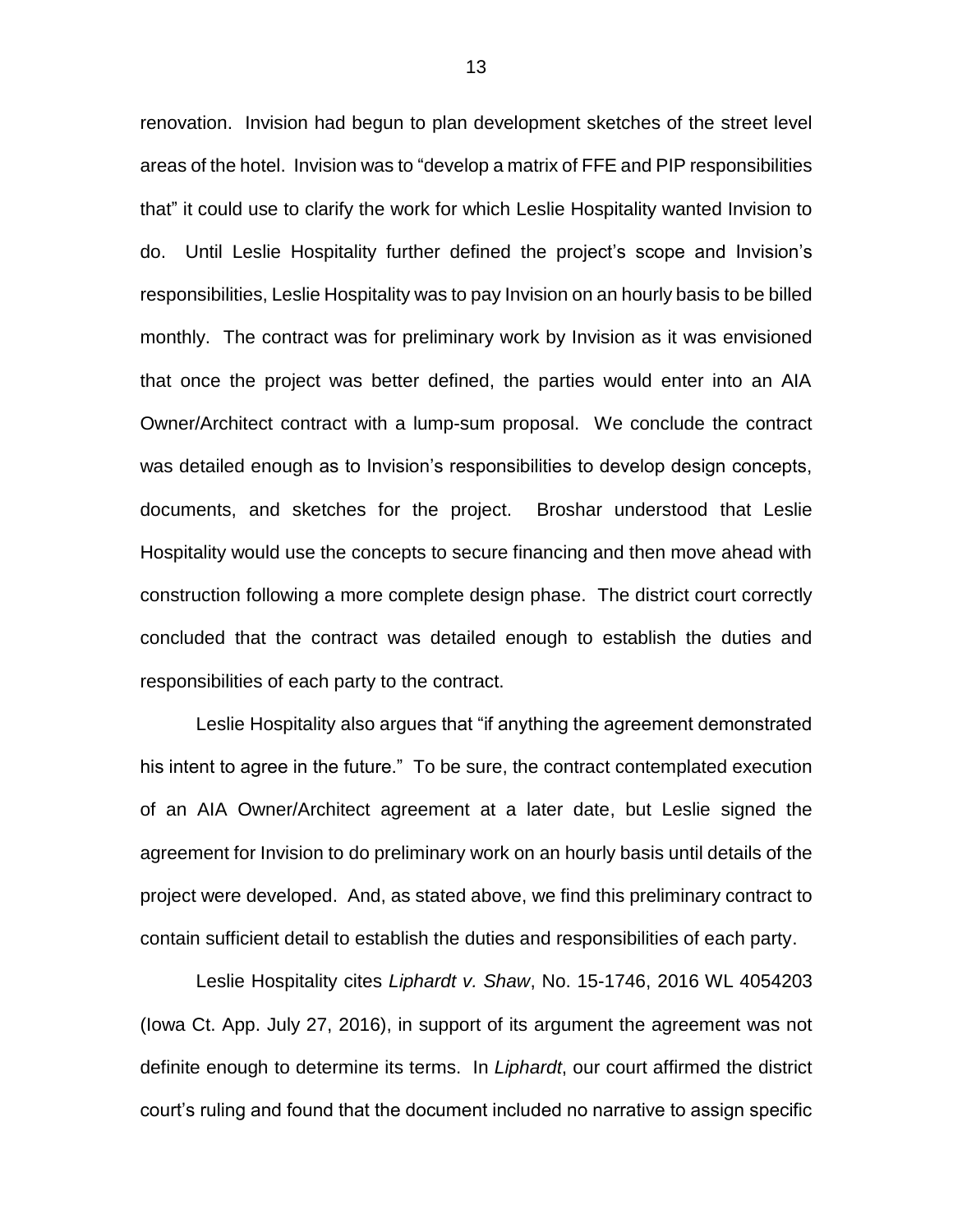responsibilities to any party. 2016 WL 4054203, at \*3. *Liphardt* differs from the case at hand.

Invision agreed to develop a defined documented project concept and schematic design to renovate the hotel and convention center so that Leslie could secure financing. Leslie was to use the design documents Invision produced to reach out to banks and obtain financing to complete the actual renovation. The agreement contained sufficient details about what Invision would do to produce a documented project concept and schematic design. The agreement included a narrative that included specific responsibilities. We therefore do not find *Liphardt* persuasive when applied to the facts.

#### **D. Damage Award**

The district court awarded the full damages requested by Invision based on Invision's invoices to Leslie Hospitality. A portion of billed services was for work Invision performed before the signing of the written agreement on September 14, 2017. The amount billed for these services totaled \$7415. Leslie Hospitality argues that if we find there was a contract, Leslie Hospitality should not be liable for work performed before the formation of the agreement and that the judgment should be reduced accordingly.

The parties first met on August 8, 2017. Invision's first invoice to Leslie Hospitality, dated September 30, 2017, includes \$7415 for services performed between August 8 and September 13. Those services predate execution of the agreement. Although the agreement mentions some preparations Invision made in anticipation of the September 14 meeting, it says nothing about Leslie Hospitality paying for those efforts. And the agreement states, "We will work with you to